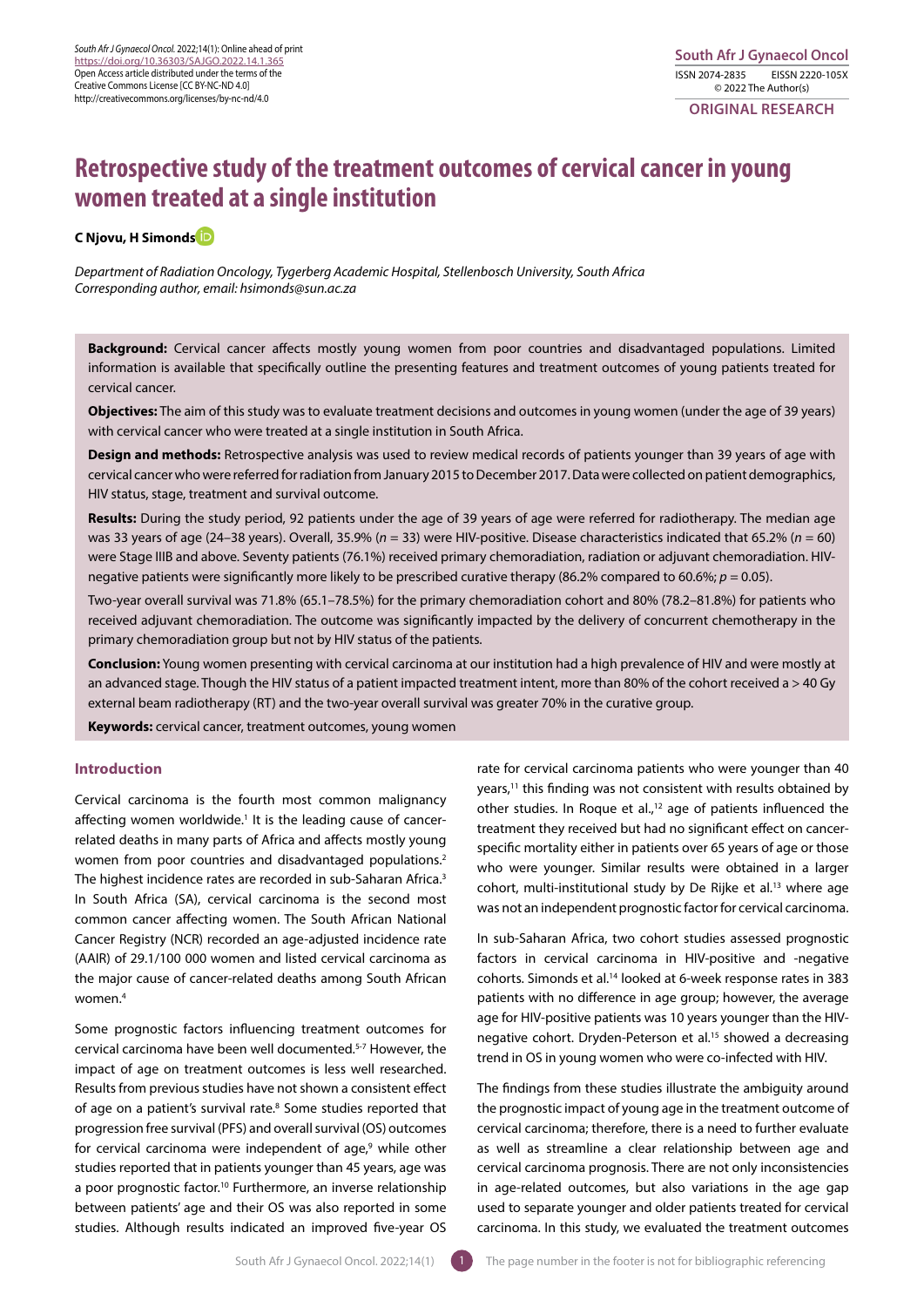of young patients treated radically for cervical carcinoma at Tygerberg Academic Hospital (TAH).

# **Objectives**

To describe two-year OS for young cervical carcinoma patients (< 39 years) referred to radiation oncology. Secondary objectives include description of the demographic features of the cohort and to determine prognostic features for outcome.

## **Study design and methodology**

## *Study site and population*

The study was a retrospective cohort review of treatment outcomes for young women diagnosed with invasive cervical carcinoma from January 2015 to December 2017 treated at the division of radiation oncology at TAH in the Western Cape Province, SA. We included patients who had histologically confirmed diagnoses of cervical carcinoma, who were younger than 39 years of age and who had complete medical records. We excluded all patients who were treated before 2015, who had incomplete medical records and who were older than 39 years of age.

A predetermined data extraction tool was used to isolate study variables from eligible patient records and electronic databases in the division of radiation oncology. Demographic details comprised age, race and socio-economic status. Clinical data collected were the performance status at the start of treatment, tumour histology, HIV status, disease stage at the start of treatment, treatment modality and toxicity profile. The collected data were censored at 31 December 2018, date of last followup and date of death or recurrence. The primary endpoint was OS calculated from the date of start of radiotherapy (RT) to the censor date.

# *Treatment details*

## *Patient selection and staging*

All patients were treated using the departmental gynaecological oncology protocol. Patients were recruited through the gynaecological multidisciplinary team (Gyn MDT) comprising gynaecological oncologists, radiation oncologist, medical oncologist, pathologist and radiologist. Investigations performed were plain chest radiography, abdominal ultrasound, cystoscopy and baseline bloods – haematology, biochemistry, HIV status and CD4 count, if relevant. The cases were individually discussed at the MDT, followed by a comprehensive gynaecological examination by a pair of clinicians from gynaecological oncology and clinical oncology to finalise the staging according to the 2009 International Federation of Gynecology and Obstetrics (FIGO) staging. Locally advanced and inoperable tumours were referred for primary chemoradiation (CRT). Patients with Stage III disease underwent an 18F-fluoro-deoxyglucose positron emission tomography/computerised tomography (FDG-PET/CT) planning scan when slots were available. Early disease that was borderline between Stage IB and Stage IIB underwent magnetic resonance and imaging (MRI) scanning of the pelvis with final staging after radiological review.

## *External beam radiotherapy*

A four-field technique (anterior-posterior, left and lateral beams) with energy ranging from 6 megavoltage (MV) to 18 MV prescribed to the isocenter was used. Patients with Stage IB to Stage IIB received treatment ranging from 45 Gray (Gy) in twentyfive fractions at 1.8 Gy per fraction to 46 Gy in 23 fractions at 2 Gy per fraction. Those patients with Stage III disease were treated with doses of 50–50.4 Gy in 25–28 fractions. For para-aortic nodes at risk, an additional 45 Gy in 25 fractions was delivered to the para-aortic nodal (PAN) volume. Treatment fractions were given daily from Monday to Friday using an Elekta*®* linear accelerator machine.

# *Concurrent chemotherapy*

All patients who were suitable (based on renal function) received concurrent chemotherapy with primary radiotherapy and, if indicated, with adjuvant RT. A nuclear glomerular filtration rate (GFR) was done prior to the start of treatment. Platinum-based chemotherapy with cisplatin was prescribed at 40 milligrams per body surface area, capped at 70 mg every week to a total of five cycles. Dose modifications were made based on the creatinine clearance, such that a drop in the creatinine clearance of 10% from baseline and/or creatinine clearance less than 60 resulted in cisplatin dose reduction of 25%. Carboplatin area under the curve 2 (AUC2) was used for low creatinine clearance (< 50 ml/ min) or if the chemotherapy was delayed for 2 weeks as a result of renal toxicity.

# *Brachytherapy*

High dose rate (HDR) treatment with iridium 192 was prescribed at 22–25 Gy in 4–5 fractions on alternate days to Manchester point A.

Postoperative patients treated with adjuvant RT/CRT were treated using a vaginal cylinder brachytherapy applicator prescribed to 0.5 cm depth and 5 cm upper vaginal length, and received 11 Gy in two fractions.

## *Posttreatment follow-up assessment*

Patients who completed treatment received post-treatment counselling and were booked for a routine follow-up. Hormone replacement therapy was prescribed after completion of treatment. The first follow-up was scheduled at six weeks after completion of treatment, where the treatment response was assessed. Thereafter, patients were followed-up on every three months during the first year, four-monthly during the second year and every six months from the third to fifth years.

## *Statistical analysis*

Statistical significance of differences in demographic factors, clinical parameters, and toxicity between study subjects and controls were evaluated by means of t-tests for continuous variables and chi-squared tests for categorical variables. The Kaplan–Meier method was used to determine OS. Cox proportional hazards regression models were developed to analyse the associations of age with mortality, controlling for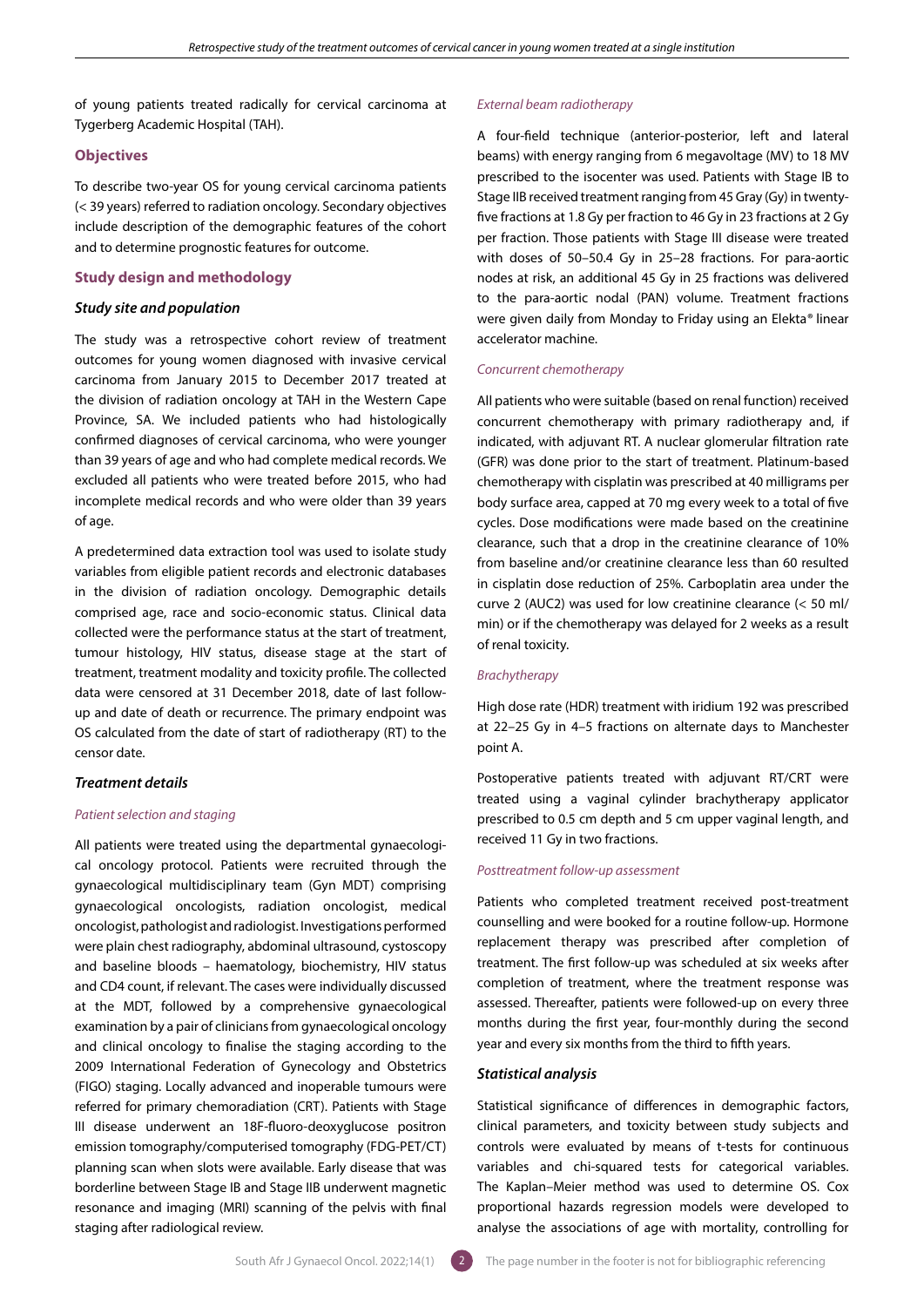confounding variables. A *p*-value of 0.05 was set to be statistically significant for inferences.

# **Results**

## *Demographic and clinical data*

From January 2015 to December 2017, 93 patients were identified who were younger than 39 years and treated for cervical carcinoma at our institution. This accounted for 11.39% of the 816 cervical carcinoma patients referred to our division for radiation during the study period. In total, 92 patients met the inclusion criteria. One patient was excluded due to missing records. Seventy patients were treated radically, out of which 64 received primary chemoradiotherapy or RT and six had adjuvant chemoradiotherapy or RT. Twenty-two patients were treated with palliative intent.

The median age was 33 years (24–38) and the majority of the patients were 30–34 years old, making up 46.7% of the total cohort. Only 14.1% of the patients were younger than 30 years old (Table I).

The majority of this cohort (65.2%) had advanced disease (Stage III to Stage IVb) compared to 34.8% of the patients who had relatively early disease. The predominant histology was squamous cell carcinoma. In addition, 35.9% of the patients were HIV-positive at the time of diagnosis.

#### **Table I:** Patient demographics

| <b>Variable</b>   | $n = 92$       | $\%$ |
|-------------------|----------------|------|
| Median age (yrs)  | $33(24-38)$    |      |
| Age (yrs)         |                |      |
| $\cdot$ < 30      | 13             | 14.7 |
| $.30 - 34$        | 43             | 46.3 |
| $\cdot \geq 35$   | 36             | 38.9 |
|                   |                |      |
| FIGO stage        |                |      |
| $·$ IB-IIB        | 32             | 34.8 |
| $\cdot$ III-IVB   | 60             | 65.2 |
|                   |                |      |
| Histology         |                |      |
| $\cdot$ SCC       | 84             | 91.3 |
| $\cdot$ Adeno     | 6              | 6.5  |
| $\cdot$ Other     | $\overline{2}$ | 2.2  |
| <b>HIV status</b> |                |      |
|                   |                |      |
| • Negative        | 58             | 63.0 |
| · Positive        | 33             | 35.9 |
| • Unknown         | 1              | 1.1  |

## *Treatment data*

HIV-negative patients were significantly more likely to be prescribed curative therapy than HIV-positive patients (86.2% vs 60.6%;  $p = 0.05$ ). The majority of patients (71.9%) completed more than four cycles of platinum-based chemotherapy given concurrent with RT with a combination of external beam radiotherapy (EBRT) and brachytherapy. The median equivalent radiotherapy dose at 2 Gy (EQD2) was 76.7 Gy interquartile range (IQR) (74.4–81.2 Gy) (Table II). Seventy-six patients (82.6%) received > 40 Gy (Table II).

#### **Table II:** Treatment details

| <b>Variable</b>            | $n = 92$        | $\%$  |
|----------------------------|-----------------|-------|
| <b>Treatment intent</b>    |                 |       |
| · Primary CRT/RT           | 64              | 69.6% |
| • Adjuvant RT              | 6               | 6.5%  |
| • Palliative RT            | 22              | 23.9% |
| Chemo. cycles for CRT/RT   | $n = 64$        |       |
| $\cdot$ 0-3                | 18              | 28.1% |
| $\cdot \geq 4$             | 46              | 71.9% |
| Median RT dose EOD2 CRT/RT | 76.7 Gy         |       |
|                            | IOR (74.4-81.2) |       |

CRT – chemoradiation, RT – radiotherapy, EQD2 – equivalent dose at 2 Gray per fraction

# *Survival data*

Six patients were censored at last date seen and were subsequently lost to follow-up. Including these cases, the two-year OS was 71.8% (95% CI 65.1–78.5%) for the primary chemoradiation cohort and 80% (95% CI 78.2–81.8%) for patients who received adjuvant chemoradiation. No palliative patient survived beyond two years (Figure 1).

There was a trend toward a significant difference in survival between the HIV-positive women at 46.5% (95% CI 37.5–55.5%) and the HIV-negative at 68.7% (95% CI 62.4–75%); *p* = 0.06. However, this difference was negligible if the palliative cases were excluded (Table III). Comparing survival by stage for patients treated with curative intent only, 59.5% (95% CI 50–69%) of the cohort with Stage IIIB disease survived at two years, while the survival rate for Stage IB to IIB disease was markedly better at 88.3% (95% CI 78.8–94.8%); *p* = 0.04. There was no difference in OS between patients above or below the age of 30 years.

Patients who received less than three cycles of platinum-based chemotherapy had an OS of 48.4% (36.3–60.5%) compared to 86.7% (81.6–91.8%) for the cohort who had four or more cycles of chemotherapy ( $p = 0.02$ ). Of the patients treated with primary RT or CRT an EQD2 of greater than 70 Gy was delivered to 95.3% of the 64 patients.



**Figure 1:** Kaplan–Meier estimate of overall survival by treatment intent \*Intent 1 – Primary; 2 – Adjuvant; 3 – Palliative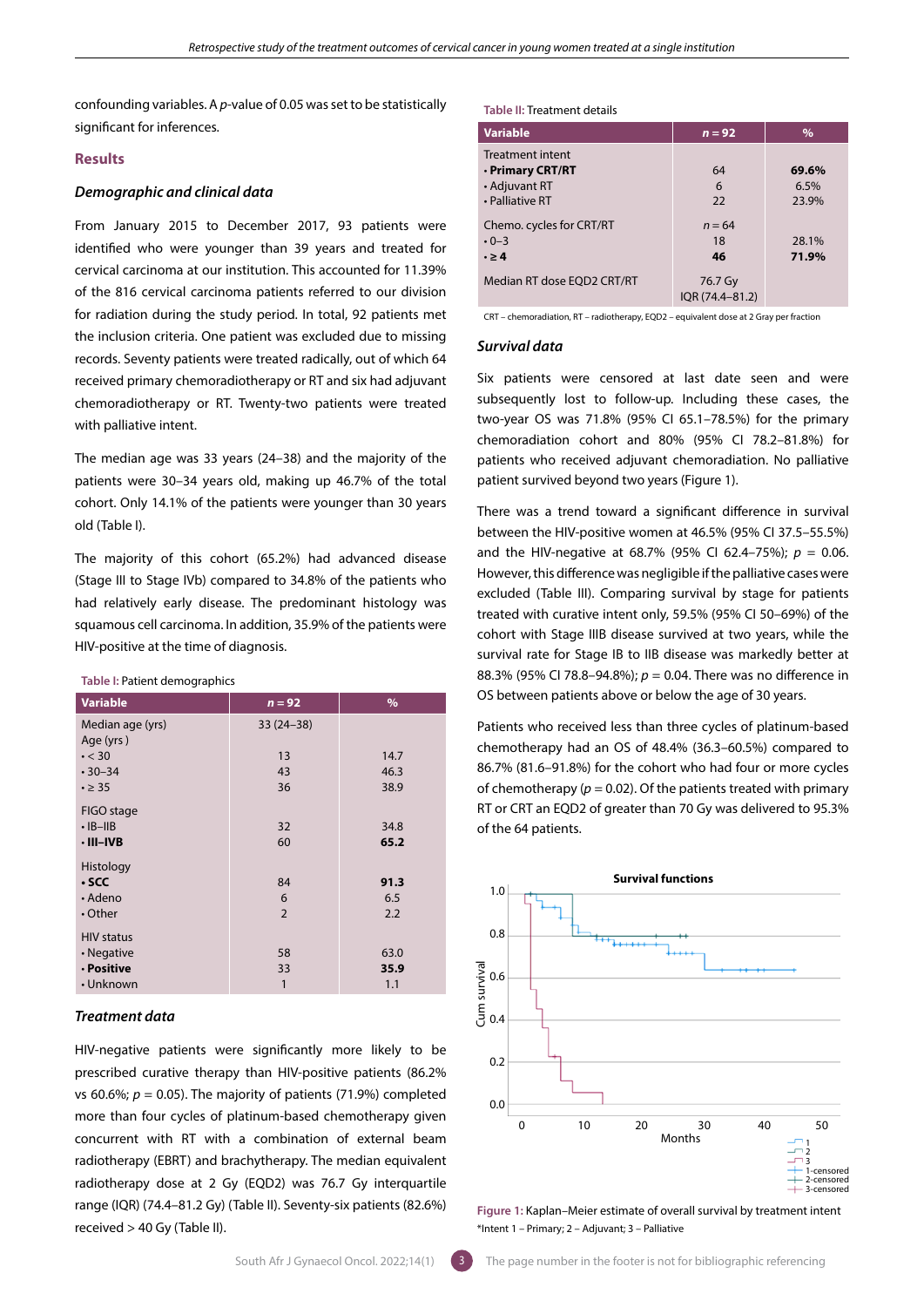| <b>Variable</b>   | % survival at 2 years | p-value |
|-------------------|-----------------------|---------|
| <b>HIV status</b> |                       |         |
| • Negative        | 77.2                  | 0.834   |
| • Positive        | 74.4                  |         |
| Stage             |                       |         |
| $\cdot$ IB-IIB    | 88.3                  | 0.04    |
| $\cdot$ IIIB      | 59.5                  |         |
| Age               |                       |         |
| $\cdot$ < 30      | 71.1%                 | 0.9     |
| $.30 - 34$        | 78.8%                 |         |
| $\cdot \geq 35$   | 65.8%                 |         |

## **Table III:** Overall survival for curative intent patients

For the 70 patients who were treated with curative intent, a multivariate analysis was performed on specific co-founder variables including HIV status, tumour stage and number of chemotherapy cycles completed. There was a significantly improved survival rate among the patients who completed more than four cycles of platinum-based chemotherapy (Table IV). There were no significant differences in survival by tumour stage or HIV status.

**Table IV:** Multivariate analysis of overall survival for curative treatment intent

| <b>Variable</b>                                | <b>OR</b>       | <b>CI</b>        | <i>p</i> -value |
|------------------------------------------------|-----------------|------------------|-----------------|
| Stage<br>$\cdot$ IB-IIB<br>$\cdot$ III-IVA     | Referent<br>2.9 | $(0.82 - 10.52)$ | 0.1             |
| Chemo. cycles<br>$\cdot \geq 4$<br>$\cdot$ 0-3 | Referent<br>3.0 | $(1.1 - 8.31)$   | 0.03            |
| <b>HIV status</b><br>• Negative<br>• Positive  | Referent<br>1.4 | $(0.49 - 4.2)$   | 0.51            |

OR – odds ratio, CI – confidence interval

## **Discussion**

This study conducted among women younger than 39 years of age who were treated at our institution found cervical carcinoma to be rare – less than 12% of all referrals to RT with a median age of 33 years. Previous studies that reported younger age as a poor prognostic factor in the treatment outcome of cervical carcinoma have variable conclusions. Lau et al.<sup>16</sup> linked the poor prognosis of cervical carcinoma in young women to tumour characteristics, which included non-squamous histology. Kong et al.,<sup>17</sup> despite acknowledging that non-squamous histology was the common histological subtype, found that the OS for this young age group was not less than that of the older group.

The majority of patients in our cohort had squamous cell carcinoma (SCC), contrary to the often-reported higher incidence of adenocarcinomas in young patients. A review of the SEER registry focusing on the prognostic value of histopathology in cervical carcinoma found that adenocarcinoma was associated with poor prognosis and increased incidence in young women.<sup>18</sup> Liu et al.<sup>19</sup> and Wang et al.<sup>20</sup> reported similar findings. The predominance of SCC (92.1%) in our study may have masked the prognostic effect of non-SCC histology reported in other studies.

Several studies have associated cervical carcinoma with HIV infection, mainly due to associated persistent HPV infections. Sub-Saharan Africa has one of the highest incidences of cervical carcinoma globally.3 We found that a high percentage of our patients were HIV positive, which is consistent with the patterns of incidence of cervical carcinoma in HIV-positive women; occurring on average 10 years earlier than in HIV-negative women.21 Available data show contrasting inferences on the effect of HIV status on treatment outcome of cervical carcinoma. Ferreira et al.<sup>22</sup> reviewed 222 patients treated with RT at the Brazilian Institute of Cancer. Their findings revealed that the HIVinfected cohort had similar outcomes to the HIV-negative cohort (hazard ratio [HR] 0.98; 95% CI 0.58-1.66).<sup>22</sup> Grover et al.,<sup>23</sup> report on 143 women evaluated in Botswana who were diagnosed with cervical carcinoma and treated with CRT. The two-year OS rate was 65% for the HIV-positive cohort (95% CI 54–74%) and 66% for the HIV-negative cohort (95% CI 49–79%), indicating no significant effect of HIV infection in cervical carcinoma on OS.23 A recent prospective cohort of cervical carcinoma patients in Uganda examined the association between HIV and cervical carcinoma survival and presentation. In this study, Wu et al.<sup>24</sup> reported that HIV status was associated with stage at diagnosis but weakly linked to shorter OS. Our findings were consistent with those reported in other studies showing no significant HIV status related difference in OS. The two-year OS was similar between HIV-negative and HIV-positive women. Of note, Simonds et al.,<sup>14</sup> also from this institution, observed that in a large cohort of all ages, HIV-positive women did worse than HIV-negative women who were treated with CRT due to a more advanced stage and a lower likelihood of completing chemotherapy.

The standard of care for locally-advanced cervical carcinoma is concurrent CRT. At our institution, all cervical carcinoma patients are staged by a multidisciplinary panel with inputs from the gynaecological oncologist, pathologist, radiologist and clinical oncologist. Inoperable patients are referred to the Department of Radiation Oncology for non-surgical management. Many patients in our cohort were diagnosed with locally-advanced disease consistent with delays in diagnosis and access to health care in the local population.

During the study period, the majority of the cohort received primary RT or CRT or adjuvant therapy. Patients treated with primary surgery alone were not included. Overall, patients tolerated CRT well with a high adherence to completion of both modalities, over 70% completing more than three cycles of chemotherapy with the median EQD2 RT dose of 76.7 Gy. Previous studies have reported improved OS with treatment using concurrent CRT compared to RT alone. Eifel et al.<sup>25</sup> in the RTOG 90-01 trial, randomised cervical carcinoma patients to the CRT and RT arms. They found that the former was associated with improved OS.25 A meta-analysis of 18 randomised control trials revealed that CRT improved the 5-year OS of cervical carcinoma by 6% compared to RT alone (HR 0.81; *p* < 0.0001).26 Our analysis revealed findings similar to the findings from these previous studies. We found that patients who completed more than three cycles of chemotherapy recorded a higher two-year OS.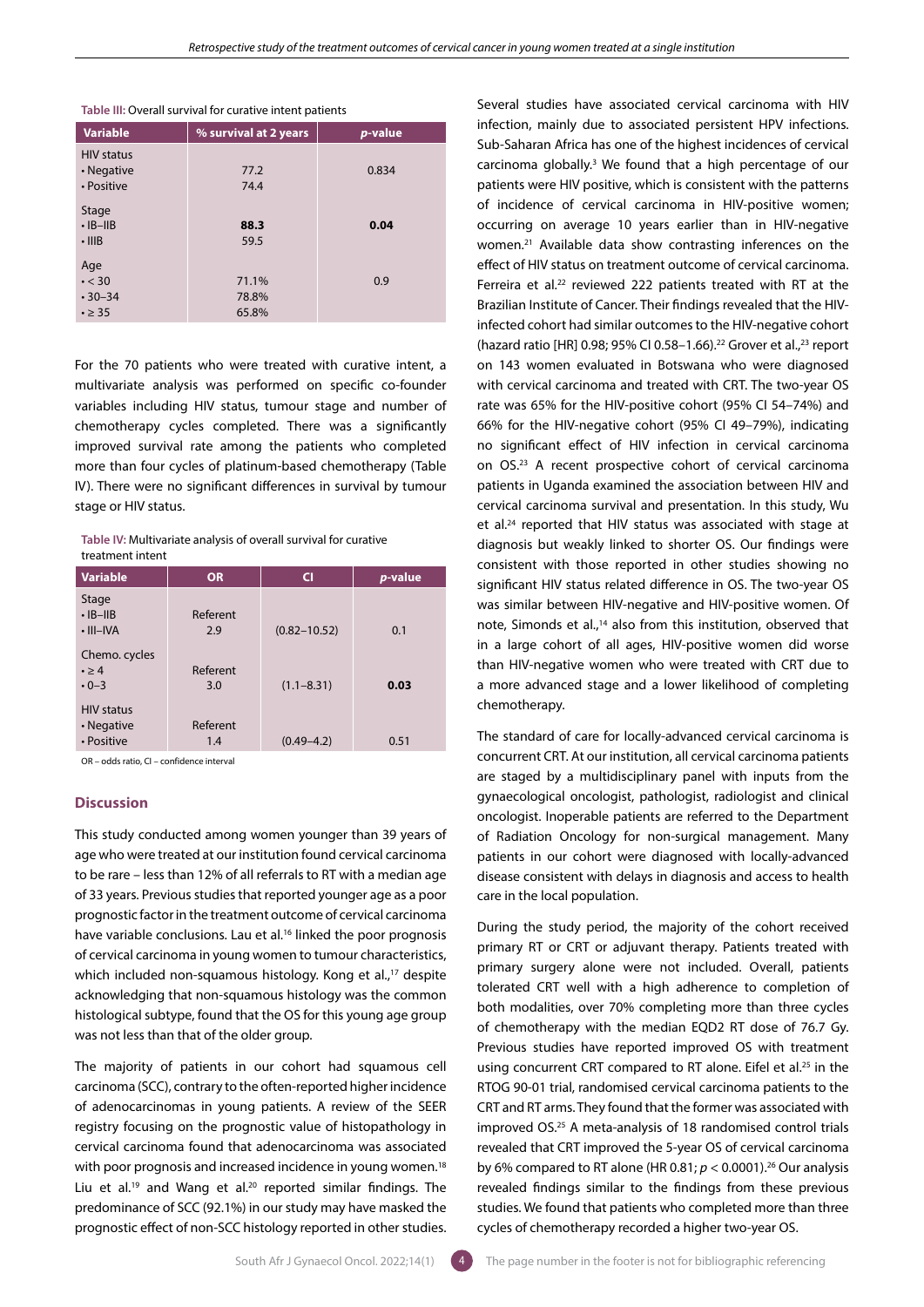In our study, we found that the OS of these young women was relatively higher than what has been previously reported. A single-institution observational study reported a 59.1% twoyear OS of patients treated for cervical carcinoma at the same institution during an earlier time period.21 Similar findings were noted in other previous studies conducted in India and the United Kingdom.<sup>27,28</sup> The study by Grover et al.<sup>23</sup> from Botswana is more consistent with our cohort with a two-year OS of 65%. In our cohort, the improved OS of 71.8% may be due to improved treatment modalities over the more recent years (i.e. PET/CT scan planning for advanced disease, use of conformal radiotherapy) and potential improved HIV-immunocompetence due to combination antiretroviral therapy (cART) adherence. It is noted that four patients were lost to follow-up after radical RT.

Limitations of our study are attributed to the retrospective study design conducted at a single institution. As such, there was potential for limited information due to record-keeping. The assessment of post-treatment follow-up may not have been consistent as it was based on the clinical acumen of different medical doctors who worked through the gynaecology and oncology departments over the study period.

However, a strength of our study is that, to our knowledge, it is one of the few studies with a relatively large sample size, compared to other studies, to report on the prognostic effect of young age in cervical carcinoma. This study was conducted at an academic, tertiary level of healthcare with consistent multidisciplinary standard of care management for all patients.

## **Conclusion**

Younger patients with cervical carcinoma at our institution had a high adherence to therapy and good short-term outcomes, with over 70% of the cohort who received curative intent therapy alive at two years. The number of chemotherapy cycles completed during treatment was a significant prognostic factor. We recommend that the cohort be followed-up for long-term survival as well as further studies with a larger sample size to evaluate the prognostic effect of age in cervical carcinoma.

## *Conflict of interest*

The authors declare no conflict of interest.

# *Funding source*

No funding was required.

## *Ethical approval*

The study was reviewed and approved by the Stellenbosch University Human Research Ethics Committee HREC (HREC approval number – S18/01/009) and consent to access medical records was obtained from the Department of Health through the TAH management. A waiver of consent was requested as the project was a retrospective analysis.

## *ORCID*

# H Simonds **D** <https://orcid.org/0000-0002-4442-6068>

### **References**

1. Arbyn M, Weiderpass E, Bruni L, et al. Estimates of incidence and mortality of cervical cancer in 2018: a worldwide analysis. Lancet Glob Health. 2020;8(2):e191-203. https://doi.org/10.1016/S2214-109X(19)30482-6.

- 2. Kantelhardt EJ, Moelle U, Begoihn M, et al. Cervical cancer in Ethiopia: survival of 1,059 patients who received oncologic therapy. Oncologist. 2014;19(7):727-34. https://doi.org/10.1634/theoncologist.2013-0326.
- 3. Jedy-Agba E, Joko WY, Liu B, et al. Trends in cervical cancer incidence in sub-Saharan Africa. Br J Cancer. 2020;123(1):148-54. https://doi.org/10.1038/ s41416-020-0831-9.
- 4. Olorunfemi G, Ndlovu N, Masukume G, et al. Temporal trends in the epidemiology of cervical cancer in South Africa (1994–2012). Int J Cancer. 2018;143(9):2238-49. https://doi.org/10.1002/ijc.31610.
- 5. Grigiene R, Valuckas KP, Aleknavicius E, Kurtinaitis J, Letautiene SR. The value of prognostic factors for uterine cervical cancer patients treated with irradiation alone. BMC Cancer. 2007;7:234. https://doi.org/10.1186/1471-2407-7-234.
- 6. Yalman D, Aras AB, Ozkök S, et al. Prognostic factors in definitive radiotherapy of uterine cervical cancer. Eur J Gynaecol Oncol. 2003;24(3-4):309-14.
- 7. Mundt AJ, Connell PP, Campbell T, et al. Race and clinical outcome in patients with carcinoma of the uterine cervix treated with radiation therapy. Gynecol Oncol. 1998;71(2):151-8. https://doi.org/10.1006/gyno.1998.5203.
- 8. Rutledge FN, Mitchell MF, Munsell M, et al. Youth as a prognostic factor in carcinoma of the cervix: a matched analysis. Gynecol Oncol. 1992;44(2):123-30. https://doi.org/10.1016/0090-8258(92)90027-g.
- 9. Pelkofski E, Stine J, Wages NA, et al. Cervical cancer in women aged 35 years and younger. Clin Ther. 2016;38(3):459-66. https://doi.org/10.1016/j. clinthera.2016.01.024.
- 10. Delaloye JF, Pampallona S, Coucke PA, De Grandi P. Younger age as a bad prognostic factor in patients with carcinoma of the cervix. Eur J Obstet Gynecol Reprod Biol. 1996;64(2):201-5. https://doi.org/10.1016/0301-2115(95)02290-2.
- 11. Chen RJ, Lin YH, Chen CA, et al. Influence of histologic type and age on survival rates for invasive cervical carcinoma in Taiwan. Gynecol Oncol. 1999;73(2):184- 90. https://doi.org/10.1006/gyno.1999.5364.
- 12. Roque DR, Cronin B, Robison K, et al. The effects of age on treatment and outcomes in women with stages IB1-IIB cervical cancer. J Geriatr Oncol. 2013;4(4):374-81. https://doi.org/10.1016/j.jgo.2013.07.002.
- 13. De Rijke JM, Van der Putten HW, Lutgens LC, et al. Age-specific differences in treatment and survival of patients with cervical cancer in the southeast of The Netherlands, 1986–1996. Eur J Cancer. 2002;38(15):2041-7. https://doi. org/10.1016/s0959-8049(02)00315-5.
- 14. Simonds HM, Wright JD, Du Toit N, Neugut AI, Jacobson JS. Completion of and early response to chemoradiation among human immunodeficiency virus (HIV)-positive and HIV-negative patients with locally advanced cervical carcinoma in South Africa. Cancer. 2012;118(11):2971-9. https://doi.org/10.1002/ cncr.26639.
- 15. Dryden-Peterson S, Bvochora-Nsingo M, Suneja G, et al. HIV infection and survival among women with cervical cancer. J Clin Oncol. 2016;34(31):3749-57. https://doi.org/10.1200/JCO.2016.67.9613.
- 16. Lau HY, Juang CM, Chen YJ, et al. Aggressive characteristics of cervical cancer in young women in Taiwan. Int J Gynaecol Obstet. 2009;107(3):220-3. https://doi. org/10.1016/j.ijgo.2009.07.029.
- 17. Kong Y, Zong L, Yang J, Wu M, Xiang Y. Cervical cancer in women aged 25 years or younger: a retrospective study. Cancer Manag Res. 2019;11:2051-58. https://doi. org/10.2147/CMAR.S195098.
- 18. Vinh-Hung V, Bourgain C, Vlastos G, et al. Prognostic value of histopathology and trends in cervical cancer: a SEER population study. BMC Cancer. 2007;7:164. https://doi.org/10.1186/1471-2407-7-164.
- 19. Liu S, Semenciw R, Mao Y. Cervical cancer: the increasing incidence of adenocarcinoma and adenosquamous carcinoma in younger women. CMAJ. 2001;164(8):1151-2.
- 20. Wang SS, Sherman ME, Hildesheim A, Lacey JV Jr, Devesa S. Cervical adenocarcinoma and squamous cell carcinoma incidence trends among white women and black women in the United States for 1976–2000. Cancer. 2004;100(5):1035-44. https://doi.org/10.1002/cncr.20064.
- 21. Simonds HM, Botha MH, Neugut AI, Van Der Merwe FH, Jacobson JS. Five-year overall survival following chemoradiation among HIV-positive and HIV-negative patients with locally advanced cervical carcinoma in a South African cohort. Gynecol Oncol. 2018;151(2):215-20. https://doi.org/10.1016/j.ygyno.2018.08.038.
- 22. Ferreira MP, Coghill AE, Chaves CB, et al. Outcomes of cervical cancer among HIV-infected and HIV-uninfected women treated at the Brazilian National Institute of Cancer. AIDS. 2017;31(4):523-31. https://doi.org/10.1097/ QAD.0000000000001367.